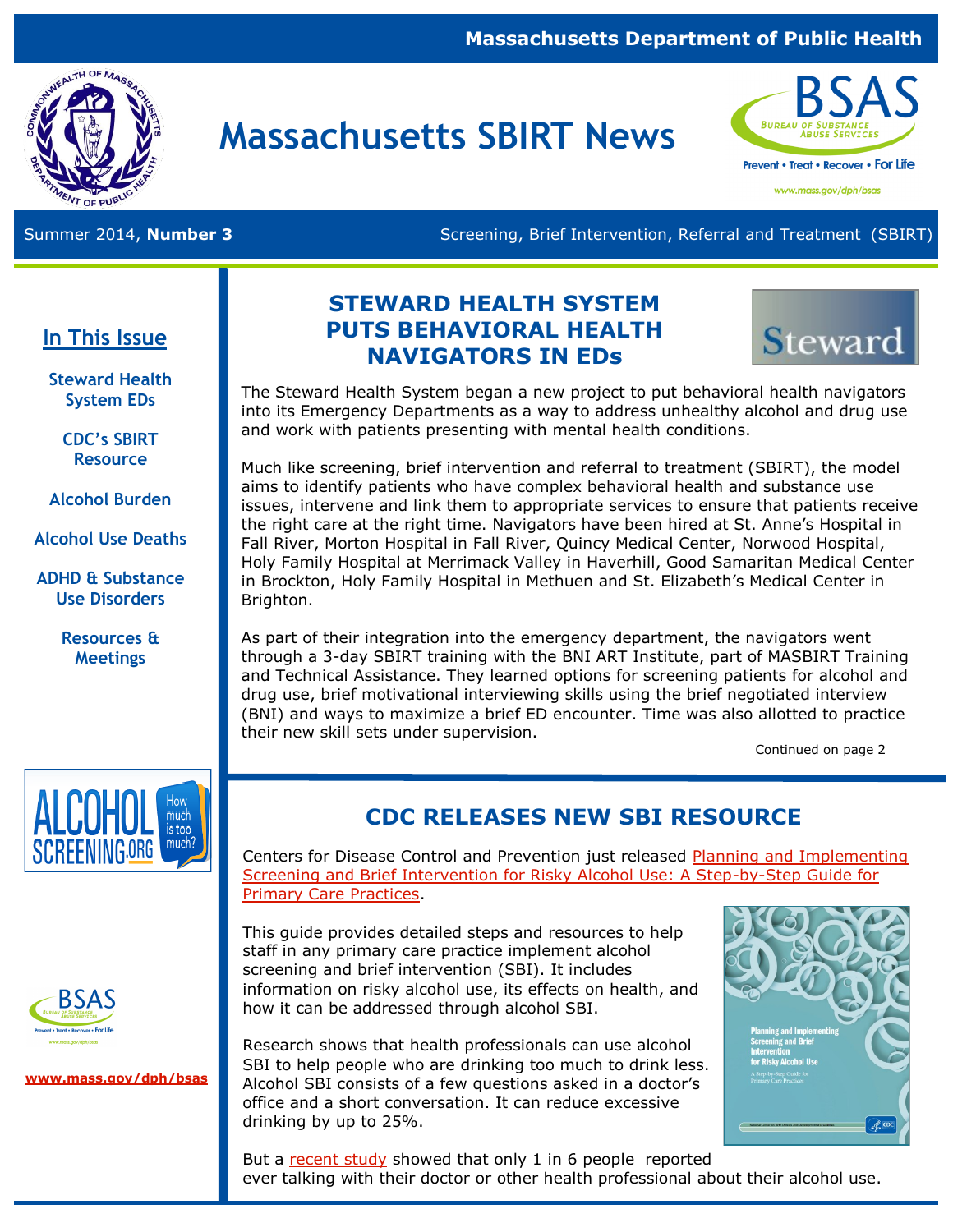## **Resources & Meetings**

 $\star$ 

#### **Certification Review Course for RNs Working in Addictions**

For nurses who aim to sit for the addictions certification exam

**August 12, 2014** 

**Boston Medical Center Boston, MA** 

#### **[Register Here](http://www.cvent.com/events/bsas-004-certification-review-course-for-rn-s-working-in-addictions/event-summary-093573962a1547f89602c638f49ebf6c.aspx)**



## **SBIRT Webinar Series**  Earn free CEs [Why Integrative Care?](http://hospitalsbirt.webs.com/whyintegrativecare.htm)**: 8/6**

**[Register Here](http://hospitalsbirt.webs.com/webinars.htm)**



**AAAP Online Module: [Screening, Brief Intervention,](http://pcssmat.org/wp-content/uploads/2014/07/Manubay-PCSSMATOnlineModule.pdf)  [and Referral to Treatment](http://pcssmat.org/wp-content/uploads/2014/07/Manubay-PCSSMATOnlineModule.pdf)  [\(SBIRT\) for Substance Use](http://pcssmat.org/wp-content/uploads/2014/07/Manubay-PCSSMATOnlineModule.pdf)  [Disorders in Primary Care](http://pcssmat.org/wp-content/uploads/2014/07/Manubay-PCSSMATOnlineModule.pdf)** 

Jeanne Manubay, MD New York State Psychiatric Institute Columbia University

## **[Get more information here](http://pcssmat.org/education-training/modules/aaap-online-module-screening-brief-intervention-and-referral-to-treatment-sbirt-for-substance-use-disorders-in-primary-care-online-module)**

(1 AMA PRA Category 1 credit™)

The Center for Substance Abuse Treatment/Substance Abuse and Mental Health Services Administration has awarded the American Academy of Addiction Psychiatry (AAAP) a three-year grant, **Providers' Clinical Support System for Medication Assisted Treatment (PCSS-MAT)**

#### **Steward Health System EDs Continued from Page 1**

The SBIRT model and skills seemed to fit into their daily work and they felt they could integrate components of it into their role. One of the navigators said that she has done more to get ED physicians to refer any patient they might think has a substance use issue and she now does "mini evals" and makes referrals as necessary.

"I think it is the approach that I find myself using. For instance, motivational interviewing is truly about meeting the person where they are and encouraging them to view the issues that they are having in a non-judgmental way. This approach often increases their ambivalence and promotes positive change," said one navigator.

The training also reframed the way they saw unhealthy drinking and the continuum to dependence. As a navigator put it, "The biggest thing I do (as a result of the training) is discussing the patient's overall readiness to make a change on a scale of 1 to 10. Also, we discuss how positive it is to cut back even the slightest amount, such as drinking one less beer a week."

### **Measuring the Burden of Alcohol**

Alcohol has been part of human culture for all of recorded history, and for most of that history people have understood its potential to harm both the person imbibing and the greater society. But measuring the true burden posed by alcohol on a local, national, and global scale can be challenging.

Researchers have tackled that challenge by creating new techniques and combining old ones to

develop a more comprehensive picture of alcohol's influence on health and economics. That picture shows a global increase in alcohol-related harms, not only from alcohol's ability to trigger abuse and alcoholism,



NIH...Turning Discovery Into Health®

but also from its short- and long-term health consequences, including intentional and unintentional injuries, chronic and acute illnesses, and even death.

*[Alcohol Alert, Number 87](http://pubs.niaaa.nih.gov/publications/aa87/aa87.htm)* assesses alcohol's burden on morbidity and mortality, separate from its role in alcohol use disorders. It details alcohol's global, national, and local impact on health and the economy and its effect on different subpopulations, such as children and adolescents, college students, different ethnic groups, and women.

#### **Massachusetts General Hospital to screen**

According to the [Boston Globe,](http://www.bostonglobe.com/lifestyle/health-wellness/2014/06/29/mass-general-hospital-plans-screen-all-patients-for-alcohol-and-illegal-drug-use/RmDqYAUpFuQql1e1LLicKI/story.html) Massachusetts General Hospital will address 'substance abuse' as part of its strategic plan.

This plan involves screening every patient. The strategic effort focuses on finding those with substance use disorders, particularly in its affiliated Community Health Centers, and linking them with treatment resources.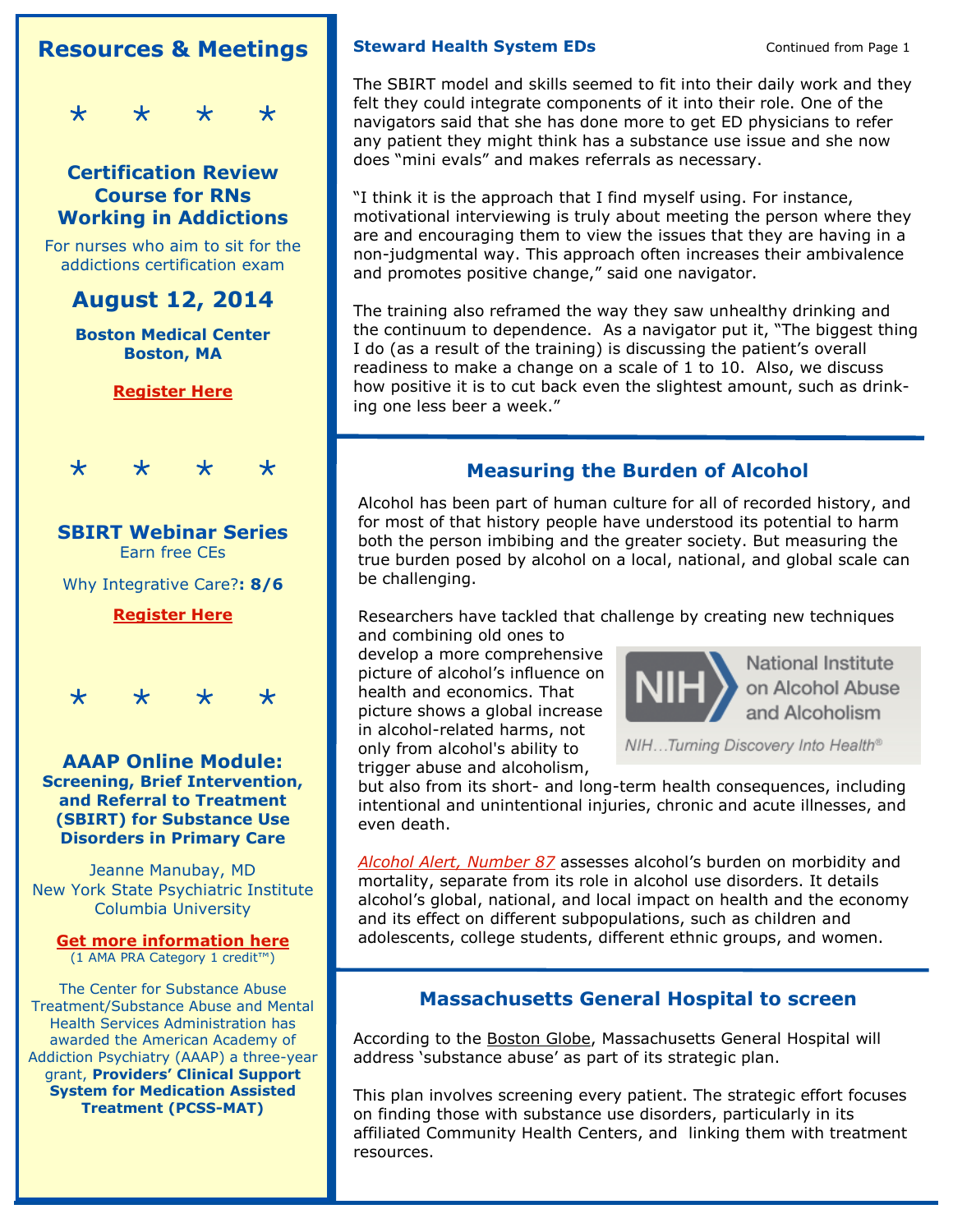National Conference hosted in Boston this year

October 15-17, 2014

#### **Addiction Health Services Research Conference**

**sponsored by Boston University Schools of Social Work, Medicine, and Public Health**

Pre-conference on October 15

[Learn more & register here](http://sites.bu.edu/ahsr2014/)

### **SAVE THE DATE!**

**Thursday, May 28, 2015**

**Wheelock College** Brookline Campus

Current Realities and Future Vision: Developing an Inter-Professional, Integrated Healthcare Workforce Symposium

#### **Wednesday, October 08, 2014** HealthyChildren.org site.

**Partnering for Change: Developments in Motivational Interviewing**

*Emory University Conference Center Atlanta, Georgia*

Morning Plenary: MI Founder, William R. Miller, PhD

> Afternoon Workshops: MINT Members

[Learn more & register here](https://www.regonline.com/builder/site/Default.aspx?EventID=1573851)

## **Children with ADHD More Likely to Develop Substance Use Disorders**

American Academy of Pediatrics Report

Attention-Deficit/Hyperactivity Disorder (ADHD), the most common neurobehavioral disorder of childhood, affects approximately eight percent of children and adolescents. For school-age children with ADHD, treatment with both behavioral interventions and stimulant medications is recommended. However, stimulant medications have the potential for misuse, diversion and addiction.

Because few clinical guidelines support physicians in managing the intersection of these disorders, the American Academy of Pediatrics, issued a new clinical report, [Attention-Deficit/](http://pediatrics.aappublications.org/cgi/doi/10.1542/peds.2014-0992) [Hyperactivity Disorder and Substance Abuse,](http://pediatrics.aappublications.org/cgi/doi/10.1542/peds.2014-0992) in the July 2014 issue of *Pediatrics*.

Children with ADHD are at high risk of both trying drugs and developing a substance use disorder.



DEDICATED TO THE HEALTH OF ALL CHILDREY

Stimulant medication

may reduce this risk and there is no evidence that stimulants increase the likelihood of developing a substance use disorder, despite the potential for misuse.

Prescribers are cautioned that up to 23% of school-aged children are approached to sell, buy or trade their medication. These findings underscore the need for careful diagnosis, anticipatory guidance for children prescribed stimulant medications, and careful monitoring to ensure appropriate use of stimulant medications. This new clinical report provides guidance on these clinical activities.



A [complementary article](http://www.healthychildren.org/English/health-issues/conditions/adhd/Pages/ADHD-and-Substance-Abuse-The-Link-Parents-Need-to-Know.aspx) for parents and children is available at the American Academy of Pediatrics'

The American Academy of Pediatrics is an organization of 62,000 primary care pediatricians, pediatric medical subspecialists and pediatric surgical specialists dedicated to the health, safety and well-being of infants, children, adolescents and young adults.

#### **MASSACHUSETTS SUBSTANCE ABUSE INFORMATION** AND EDUCATION HELPLINE

800-327-5050 · HELPLINE-ONLINE.COM **To learn more contact:** 

Carol Girard Coordinator, SBIRT Programs Bureau of Substance Abuse Services MA Department of Public Health

[Carol.D.Girard@state.ma.us](mailto:Carol.D.Girard@state.ma.us) 

## Prevent • Treat • Recover • **For Life**